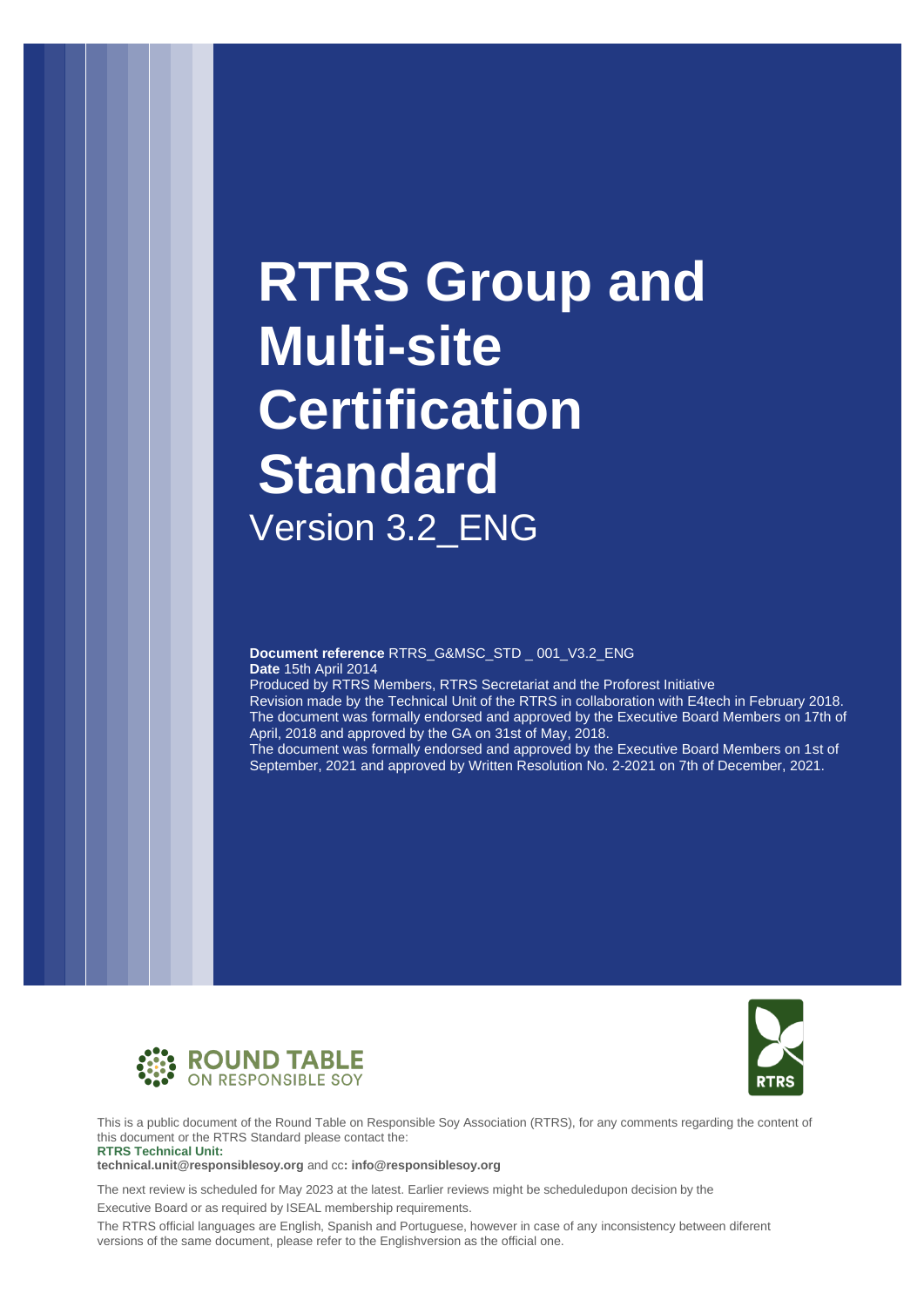



# **RTRS Group and Multi-site Certification Standard**

#### **I. Introduction**

#### a) Purpose of this document

This standard presents the requirements for producer groups that wish to apply for RTRS certification asa group and for individual companies that wish to apply for RTRS certification to cover multiple sites.

The standard outlines a set of requirements related to the establishment of an Internal Control System (ICS) to ensure that the group members comply with the RTRS requirements for responsible soy production.

b) What is Group Certification?

Group Certification is a mechanism designed to increase access to RTRS certification for smaller producers. Group certification allows group members to share the costs of the certification assessment, and subsequent annual surveillance assessments by applying for a single certificate.

To further reduce their costs group members may choose to work or share information to meet the social and environmental requirements of the RTRS. Compliance with the RTRS standard may be enhanced though access to training and social control mechanisms (peer pressure). Some groups additionally choose to carry out joint marketing and sales of their products, providing further indirect benefits

Within group certification there are two important levels in a producer group and responsibilities aredivided between them:

At *group level* the group manager (a central organization or individual) is responsible for applying for certification and holding the certificate on behalf of the group. The group manager is responsible for communications with the certification body and group members, implementing the administrative requirements of group certification and for carrying out a programme of internal audits of the complianceof all the group members with the RTRS standard for responsible soy/corn production.

At *group member level* group members are responsible for implementing any requirements of groupmembership, particularly in respects to compliance with the requirements of the RTRS standard for responsible soy/corn production.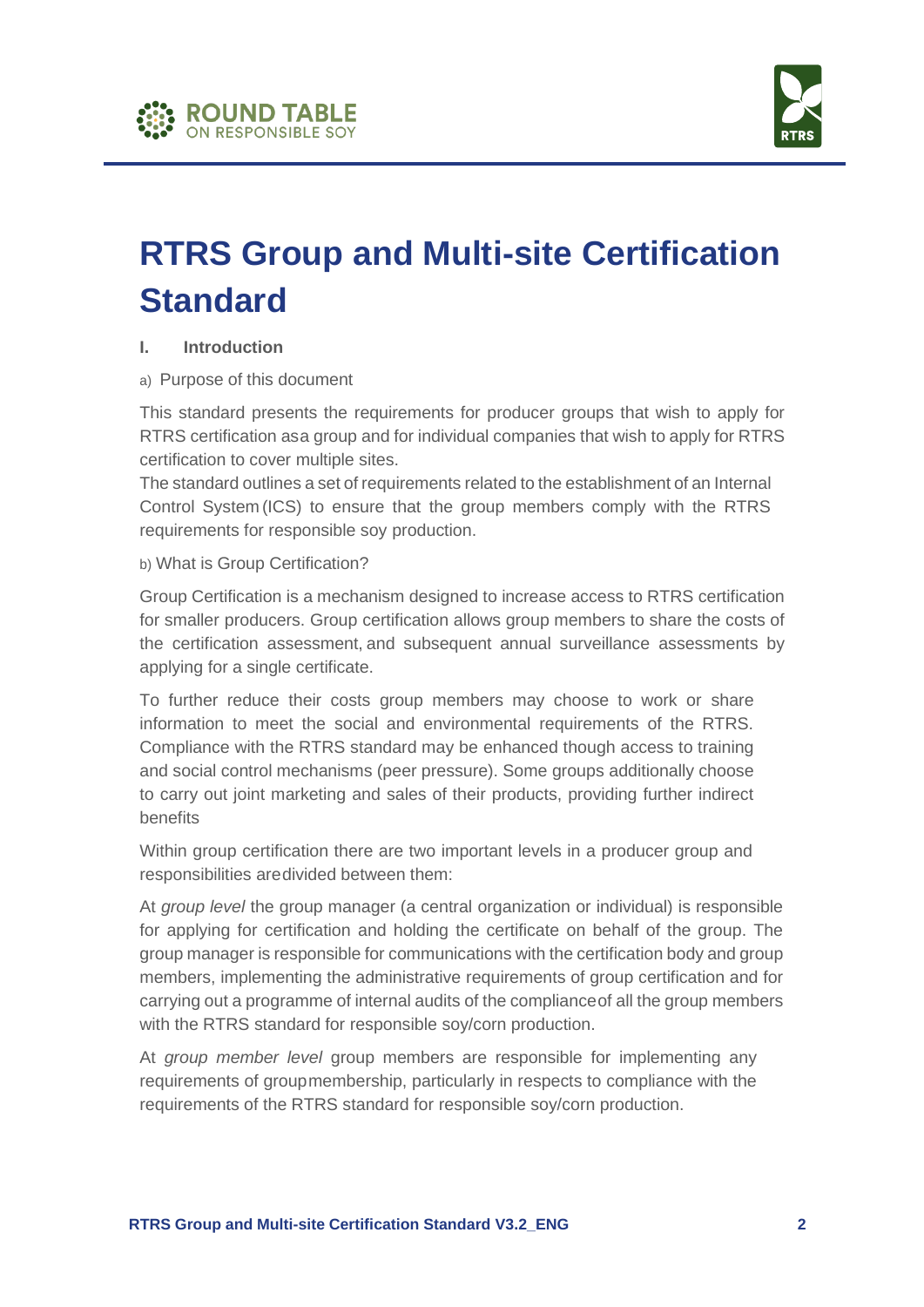





**Figure 1. Group certification**

### c) What is Multi-site Certification?

The multi-site certification refers to the process of issuing a single certificate to cover multiple farmssubject to the same and single management, having the right to use/exploit and control all the sites included in the scope of the multi-site certificate.

**Control refers to the multi-site certificate holder's capacity to request the necessary changes to the sites in order to meet the RTRS standard requirements, the capacity to carry out audits, close out non-conformities and request corrective actions.**

#### **II. Scope**

This document sets out the requirements for a group of soy/corn producers or a multiple-site operationto be certified under a single certificate. It includes:

a) The general requirements for groups or multi-site organizations that wish to apply for RTRScertification.

- b) The requirement for the management of the groups or multi-site organizations.
- c) Chain of custody requirements for groups or multi-site organizations.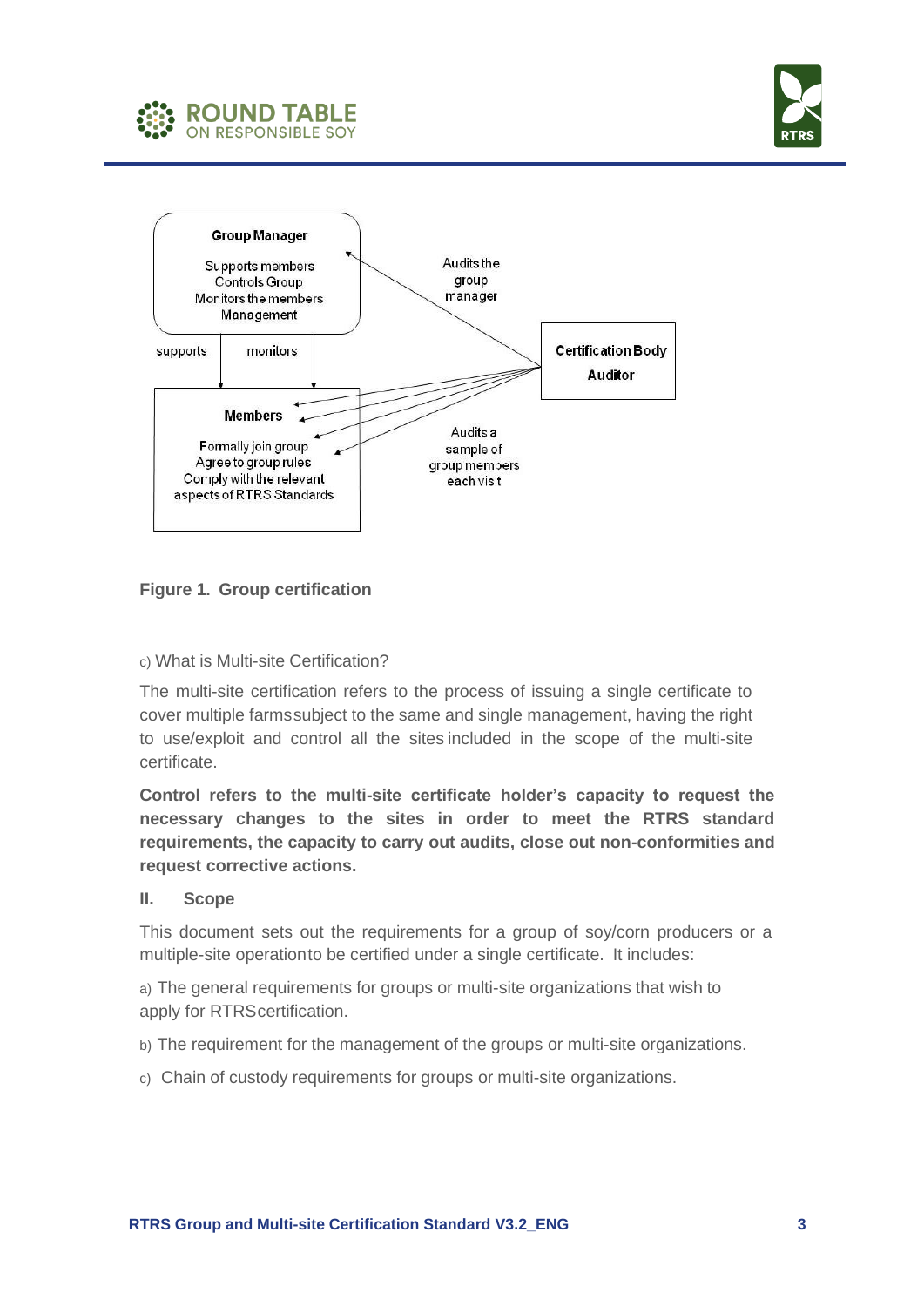



- **III. Changes from Previous version**
- **I.c) Change in Multisite definition**
- **IV.Addition to How to use this document**
- V.**Change in Multisite definition**

#### **IV. How to Use this Document**

*Group managers and multisite members:* this defines the requirements which the group manager and the group members must comply with if seeking certification for a group of soy/corn producers ormulti-site organization.

**Throughout this document, unless otherwise specified, the term "Group Manager" refers both to the organization or person responsible for a group certification scheme and to an organization, or a person responsible for such organization, managing a multi-site certification.**

**Throughout this document, unless otherwise specified, the term "group member/site" refers to"a member of a group scheme" or a site that is part of a multi-site scheme**

Additionally:

*If intending to sell RTRS-certified soy/corn into the physical supply chain:* all of the group members must be in compliance with the RTRS Standard for Responsible Soy/Corn Production, *and* the RTRS Chain of Custody Standard (Requirements for producers only).

*If not intending to sell RTRS-certified soy/corn into the physical supply chain:* all of the group membersmust be in compliance with the RTRS Standard for Responsible Soy/Corn Production only.

*Certification bodies:* this is an auditable standard. Any soy/corn producers seeking certification *as a group* **or multi-site operation** against the RTRS Standard for Responsible Soy/Corn Production and/orthe RTRS Chain of Custody Standard, must be in compliance with the requirements of this standard.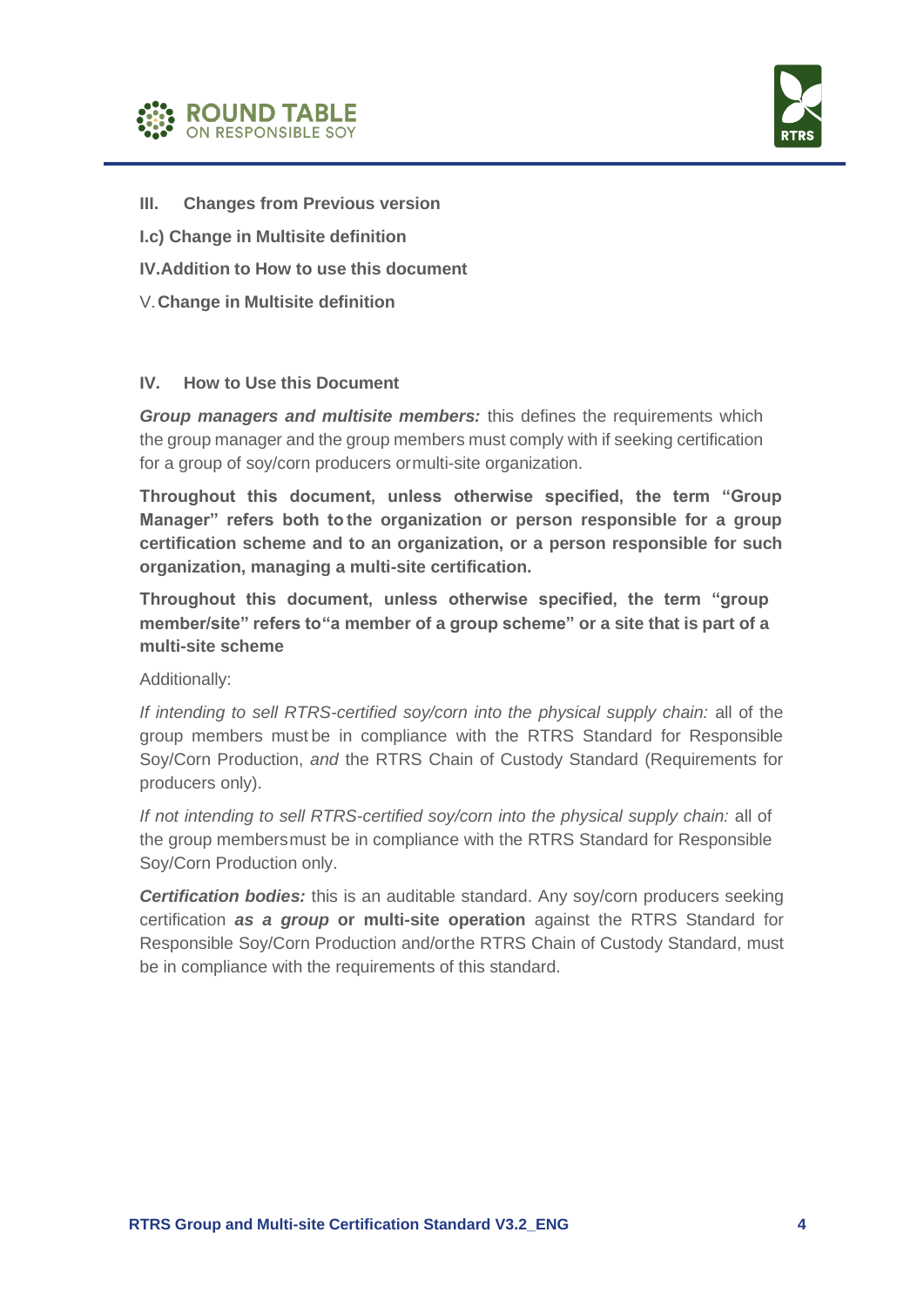



# **V. Definitions**

| Assessment                  | (See certification assessment and risk assessment)                                                                                                                                                                                                                                                                                                                    |
|-----------------------------|-----------------------------------------------------------------------------------------------------------------------------------------------------------------------------------------------------------------------------------------------------------------------------------------------------------------------------------------------------------------------|
| Chain of Custody            | The path along which RTRS certified soy/corn passes,<br>from its harvest on a farm, to the end user. Chain of<br>Custody (CoC) certification is the process of giving a<br>written assurance that an operation is in compliance with<br>the RTRS requirements for handling and recording the<br>handling of RTRS certified soy/corn at a given point in the<br>chain. |
| Certification               | The procedure by which an RTRS recognized Certification<br>Body gives written assurance that a clearly identified<br>process has been methodically assessed such that<br>adequate confidence is provided that specified products<br>conform to the requirements of the relevant RTRS<br>standards.                                                                    |
| Certification<br>assessment | Process by which a certification body evaluates an<br>organizationagainst the relevant RTRS standard(s).                                                                                                                                                                                                                                                              |
|                             | Main assessment: the process carried out by a<br>certification body toevaluate compliance with the relevant<br>standard(s) when an organization or group first applies for<br>certification.                                                                                                                                                                          |
|                             | Annual surveillance assessment: the process carried out<br>by a certification body on an annual basis to verify<br>continuing compliance with the relevant RTRS<br>standard(s).                                                                                                                                                                                       |
|                             | Re-assessment: the process carried out by a certification<br>body when an organization or group seeks to be re-<br>certified when the initial certificate is about to expire<br>(usually after 5 years).                                                                                                                                                              |
| Certification body          | Third party that assesses and certifies the compliance of<br>organizations with respect to published standards or other<br>normative documents                                                                                                                                                                                                                        |
|                             | In this document, the term 'Certification Body' refers<br>specifically to RTRS-accredited bodies to assess soy/corn<br>growers for compliance to RTRS requirements.                                                                                                                                                                                                   |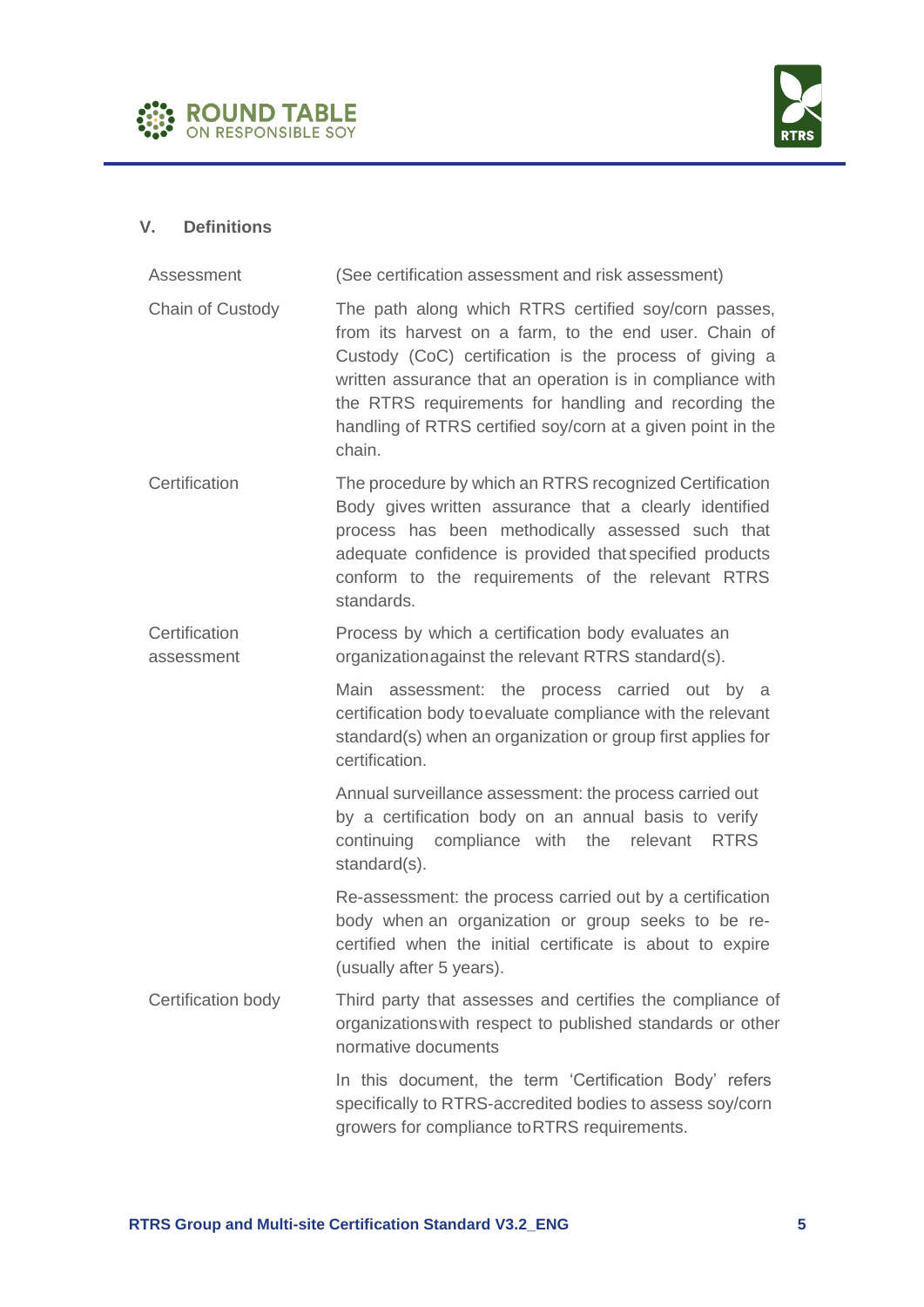



| Corrective<br>Action<br>Request(CAR) | A request to resolve or close-out a specific nonconformity<br>to the relevant standard, issued by either an internal or<br>external assessor.                                                                                                                                                                                                   |
|--------------------------------------|-------------------------------------------------------------------------------------------------------------------------------------------------------------------------------------------------------------------------------------------------------------------------------------------------------------------------------------------------|
| Group certification                  | Joint certification of a group of soy/corn growers with the<br>certification applying to the whole group.                                                                                                                                                                                                                                       |
| Group manager                        | A central organization or individual, i.e. group manager,<br>responsible forensuring group's compliance with the RTRS<br>standards and requirements and manages the group<br>documentation.                                                                                                                                                     |
| Group<br>management<br>documentation | A documented set of procedures and processes that a<br>groupimplements to achieve its specified requirements.                                                                                                                                                                                                                                   |
| <b>Group Member</b>                  | A soy/corn grower or farmer that has been accepted in the<br>group as aformal member for inclusion in RTRS group<br>certification. All formal group members shall comply to the<br>required relevant RTRS Standard for Sustainable<br>Soy/Corn Production as a prerequisite to joining a group                                                  |
| Internal audit                       | Process undertaken by the group manager to assess the<br>members of a group against particular standards, other<br>normative documents and internal policies                                                                                                                                                                                    |
| Internal<br>control<br>system(ICS)   | A set of procedures and processes implemented by the<br>group managerto ensure that the group members are in<br>compliance with the relevant standards, other normative<br>documents and internal policies.                                                                                                                                     |
| Major nonconformity                  | A nonconformity that either alone or in combination with<br>further nonconformities, results in, or is likely to result in a<br>fundamental failure:                                                                                                                                                                                            |
|                                      | (a) To achieve the objectives of the relevant RTRS<br>Criterion, or                                                                                                                                                                                                                                                                             |
|                                      | significant part of the applied<br>$(b)$ In<br>a<br>management system.or<br>A serious nonconformity by the group manager in relation<br>to conformity with the RTRS Standard for Group<br>Certification, which leads the certification body to conclude<br>that internal group or multi-site control systems are not<br>functioning adequately. |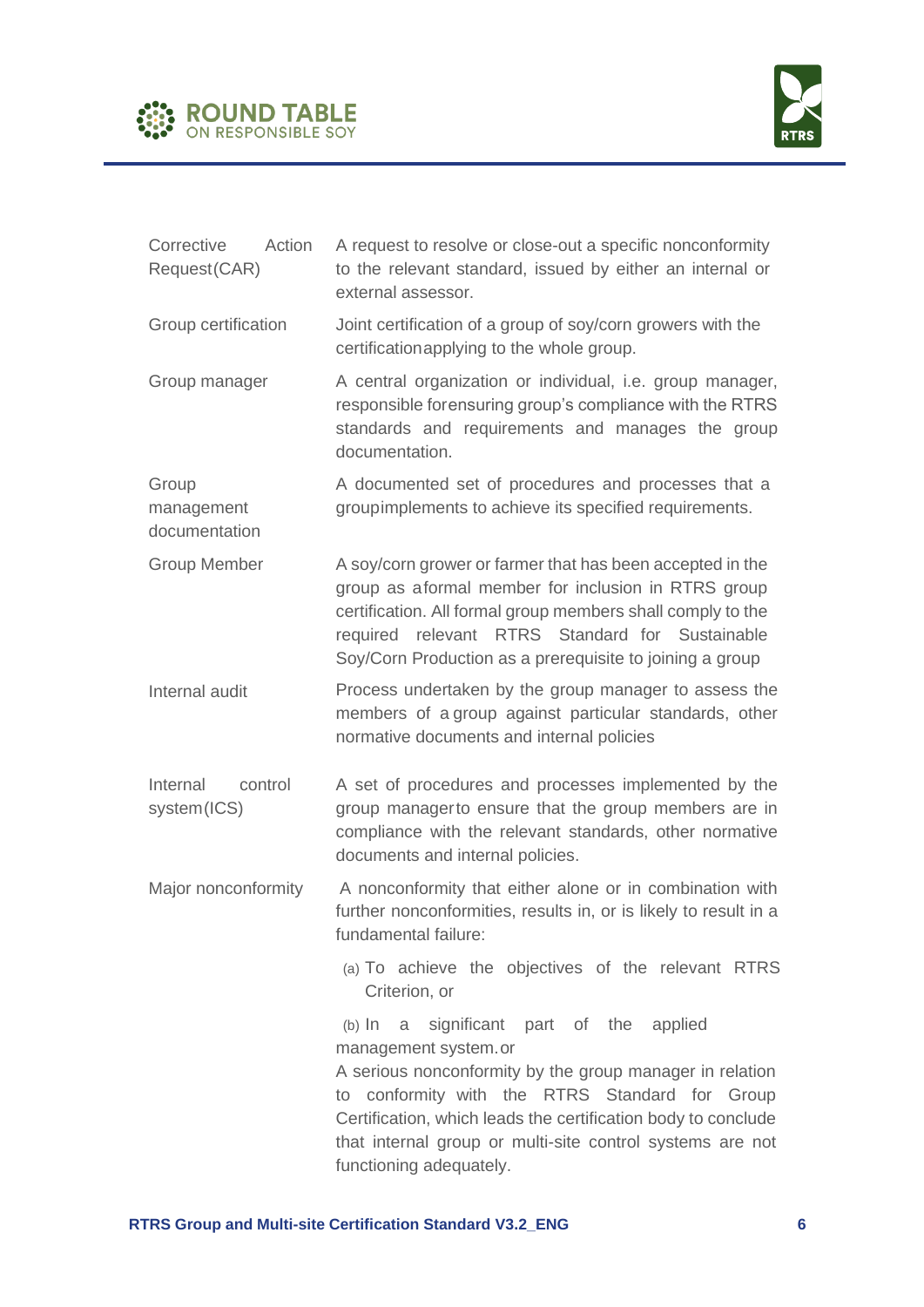



| Minor nonconformity                   | A nonconformity that:                                                                                                                                                                                                                                                                                                                                                                                                                                                                                                                                                                                                                                                                                      |
|---------------------------------------|------------------------------------------------------------------------------------------------------------------------------------------------------------------------------------------------------------------------------------------------------------------------------------------------------------------------------------------------------------------------------------------------------------------------------------------------------------------------------------------------------------------------------------------------------------------------------------------------------------------------------------------------------------------------------------------------------------|
|                                       | is a temporary lapse;<br>(a)                                                                                                                                                                                                                                                                                                                                                                                                                                                                                                                                                                                                                                                                               |
|                                       | is unusual / non-systematic;<br>(b)                                                                                                                                                                                                                                                                                                                                                                                                                                                                                                                                                                                                                                                                        |
|                                       | has impacts that are limited in their temporal and<br>(c)<br>spatial scale;                                                                                                                                                                                                                                                                                                                                                                                                                                                                                                                                                                                                                                |
|                                       | does not result in a fundamental failure to achieve<br>(d)<br>the objective of the relevant RTRS criterion or<br>another applicable certification requirement.                                                                                                                                                                                                                                                                                                                                                                                                                                                                                                                                             |
|                                       | <b>or</b>                                                                                                                                                                                                                                                                                                                                                                                                                                                                                                                                                                                                                                                                                                  |
|                                       | Where there is nonconformity by the group manager in<br>relation to compliance with the RTRS Standard for Group<br>Certification, which is isolated and does not prevent internal<br>group or multi-site control systems from functioning<br>adequately.                                                                                                                                                                                                                                                                                                                                                                                                                                                   |
| Multi-site member                     | (See also site) A multi-site member is a site which is<br>included in the scope of a single RTRS certificate. The<br>certificate holder is a legal entity which has the right to<br>use/exploit and control <sup>1</sup> of the member farms/sites.                                                                                                                                                                                                                                                                                                                                                                                                                                                        |
| Producer                              | An organization or individual growing soy/corn, i.e. a farmer                                                                                                                                                                                                                                                                                                                                                                                                                                                                                                                                                                                                                                              |
| Risk Assessment (by<br>groupmanagers) | Analysis carried out by the group manager to determine<br>appropriate frequency of internal audit for each farm or<br>site. An assessment of each group member or site to<br>determine their risk of problems in ongoing compliance or<br>meeting additional short-term or mid-term indicators.<br>Factors to be taken into account include (but are not limited<br>to) difficulties experienced by the farm or site in meeting<br>the required entry level, challenges, limitations faced by<br>the farm (financial, access to information, changes of<br>employees, management or ownership,<br>changes in legislation). Farms can be given a score, or can<br>beclassified as low, medium or high risk. |

<sup>1</sup> Control refers to the multi-site certificate holder's capacity to request changes to the necessary sites tocomply with the RTRS standard requirements, the capacity to perform audits. close out non-conformitiesand request corrective actions.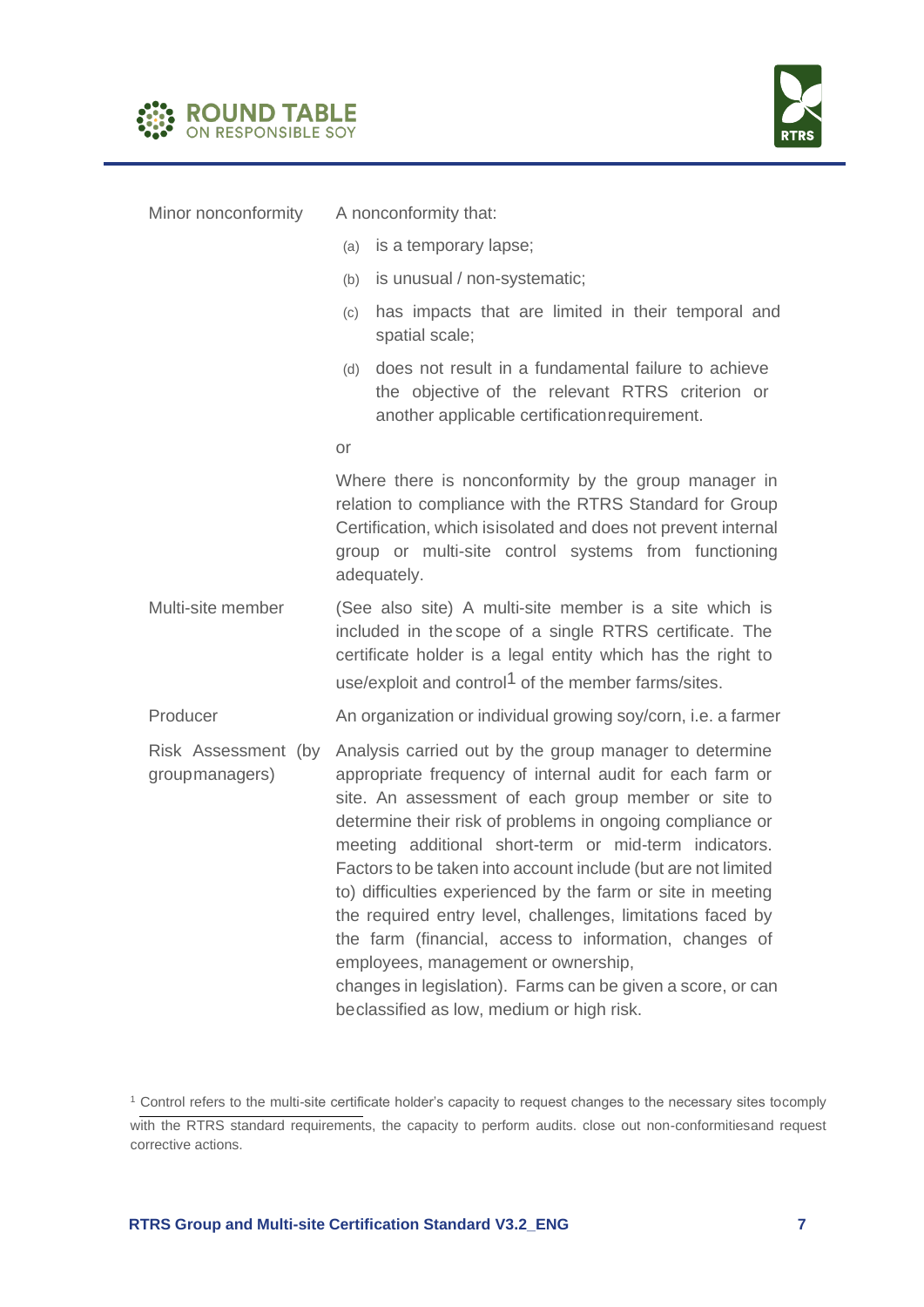



| Roundtable<br><b>on</b><br>Responsible<br>Soy<br>(RTRS)   | Not-for-profit association working to advance<br>the<br>production, procurement and use of sustainable soy<br>products. www.responsiblesoy.org                                                                                                                               |
|-----------------------------------------------------------|------------------------------------------------------------------------------------------------------------------------------------------------------------------------------------------------------------------------------------------------------------------------------|
| <b>RTRS Standard</b><br>for Responsible<br>Soy Production | RTRS requirements that shall be met by a producer to be<br>RTRScertified.                                                                                                                                                                                                    |
| RTRS Standard for<br><b>GroupCertification</b>            | RTRS requirements that shall be met by a producer group<br>for group or multi-site certification.                                                                                                                                                                            |
| <b>Site</b>                                               | A soy/corn-producing farm which is one of a number of<br>farms managed by employees of a single company. Site<br>managers follow single centrally determined policies on<br>quality management, employment, health and safety,<br>handling and storage of agrichemicals etc. |
| <b>Stakeholders</b>                                       | individual or group with a legitimate and/or<br>An<br>demonstrable interest in, or who is directly affected by, the<br>activities of an organization and the consequences of those<br>activities.                                                                            |
| Surveillance<br>Assessment                                | A set of activities to monitor the continued fulfilment of<br>requirements for certification.                                                                                                                                                                                |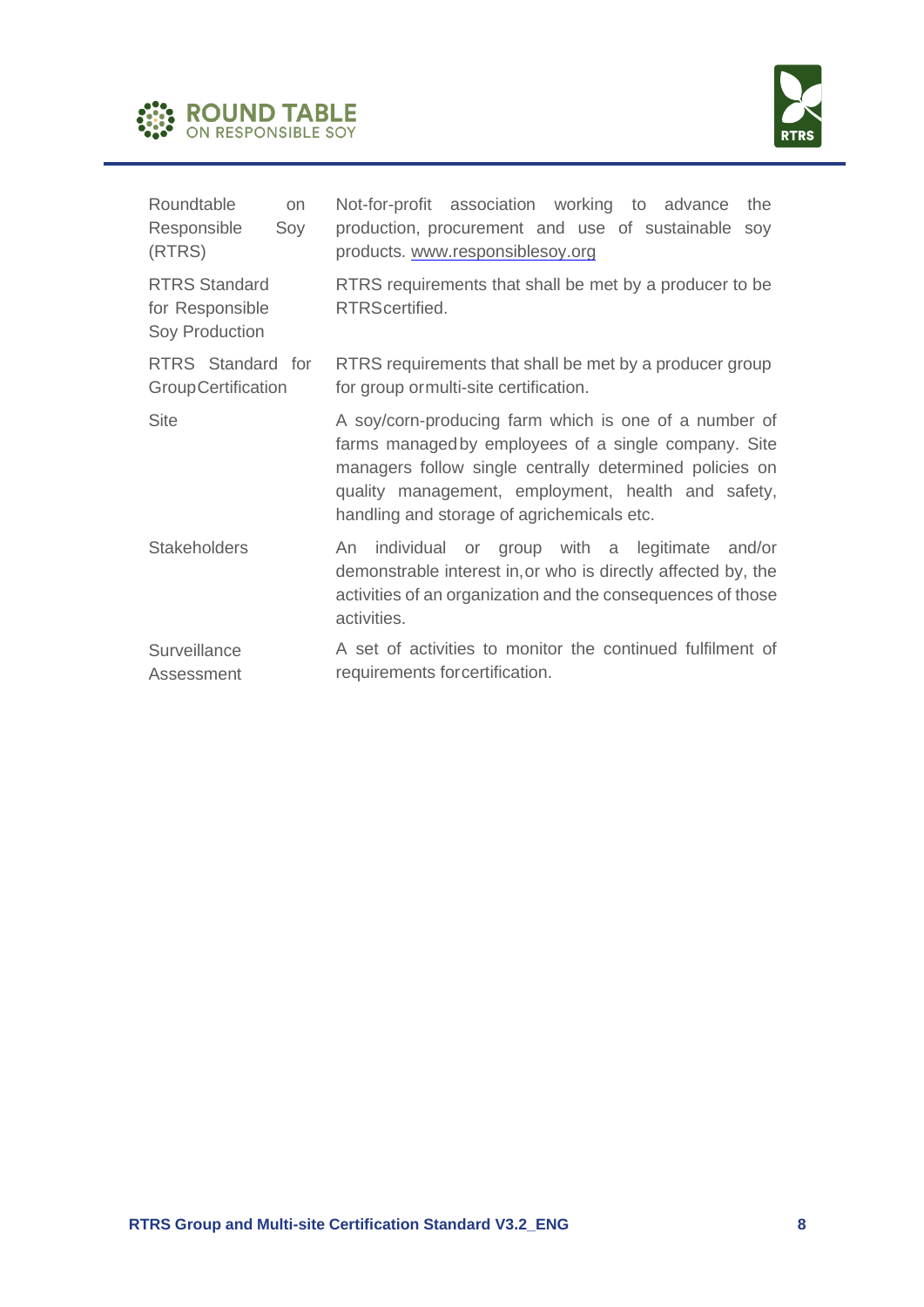



- **V. Requirements for group managers and groups**
- **1. Group elements**
- **1.1. Group manager**
- 1.1.1.The group shall be managed by a central organization or individual, i.e. group manager that isresponsible for ensuring group's compliance with the RTRS standards and requirements and manages the group documentation.
- 1.1.2.The group manager shall be a legal entity (e.g. an organization such as a company, NGO orcooperative) or an individual acting as a legal entity (e.g. an agricultural consultant).
- 1.1.3.Where the group manager is an organization, they shall appoint an employee (management representative) as having overall responsibility and authority for the group manager's compliance with all applicable requirements of this standard.
- 1.1.4.The group manager shall have sufficient financial, logistic and administrative capacity and humanresources to manage the size of the group and the number of group members for which certification is sought.
- 1.1.5.The group manager shall comply with relevant legal obligations, such as payment of applicablefees and taxes.
- 1.1.6.The group manager shall have a written public policy of commitment to the requirements of theRTRS standard for Responsible Soy/Corn Production.
- 1.1.7.The group manager shall have the authority to issue internal corrective actions to anyparticipating group member.
- 1.1.8.The group manager shall have the authority to remove a group member from the scope of the group or multi-site certificate if the group member is not in compliance with the requirements of participation or any corrective actions issued by the certification body or by the group manager.
- 1.1.9.Manager of the group shall send the list of producers to the certification body before the samplingfor the audit is performed by the auditor.

#### **1.2. Group composition**

- 1.2.1.A group shall comprise group members/sites that have joined the group in compliance with thegroup membership requirements.
- 1.2.2.There is no limit to the number of group members/sites, providing that the group manager has documented systems and internal monitoring systems adequate for the size of the group and anyplanned growth.
- 1.2.3.There is no restriction on the size of individual group members' soy/corn production area or totalfarm area.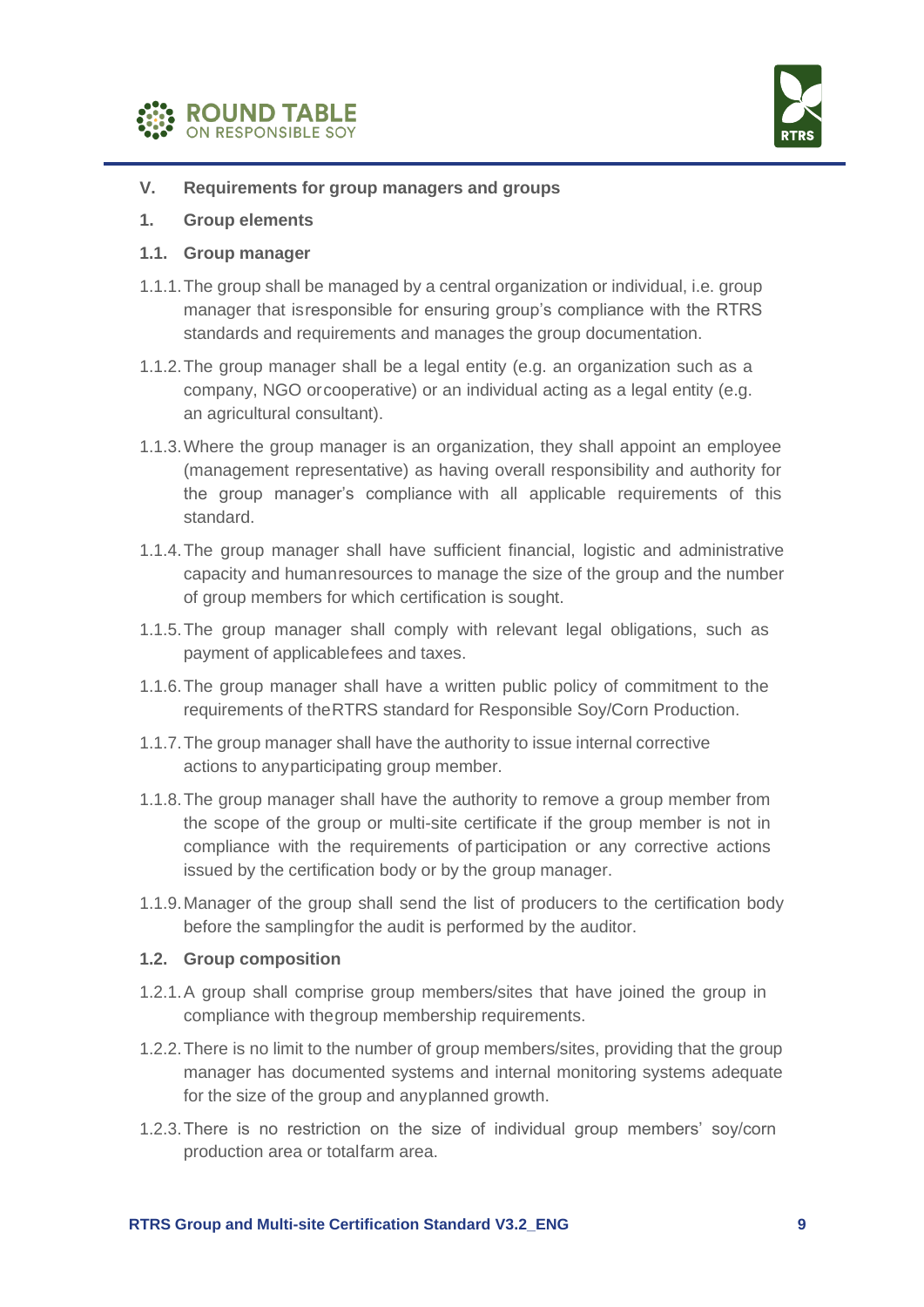



- 1.2.4.For Group certification: Individual group members must include all of their soy/corn production sites in the scope of the group certificate, unless they comply with the RTRS requirements for partial certification (See RTRS Accreditation and Certification Standard for Responsible Soy Production version 3.1 Section A 2.8.1)
- 1.2.5.Group members/sites of the same group/multi-site scheme shall be located within the samecountry.
- 1.2.6.Group members/sites shall be located near each other and in the same ecological region (i.e. thefarms shall have the same original vegetation type in broad ecological terms).
- 1.2.7. Group members/sites shall use the same or very similar production systems<sup>2</sup>. Groups applying for RTRS non-GMO and/or RTRS non-Paraquat certification shall ensure that all group members/sites comply with the RTRS non-GMO Requirements for Producers and/or RTRS non-Paraquat modules and related documents, including chain-of-custody and claims.
- 1.2.8.Do not allow for 2 years the admission to a new group of those producers who leave or are otherwise removed from a certified group. The re-entry to the certification must be at the samestage of certification and the farm must be part of the sample of the audit (this shall take into consideration special cases; e.g. producers that sell Mass Balance).

## **1.3. Applicable standards and requirements**

1.3.1.The group manager shall demonstrate knowledge of and compliance with the RTRS Group and multi-site Certification Standard, the RTRS Standard for Responsible Soy Production and whenapplicable, the RTRS Chain of Custody Standard (requirements for producers).

<sup>&</sup>lt;sup>2</sup> Note: Production systems here refers to only to production types, such as organic production, no-till farming, GMOfarming or non GMO farming, not to minor differences in farming practices between individuals.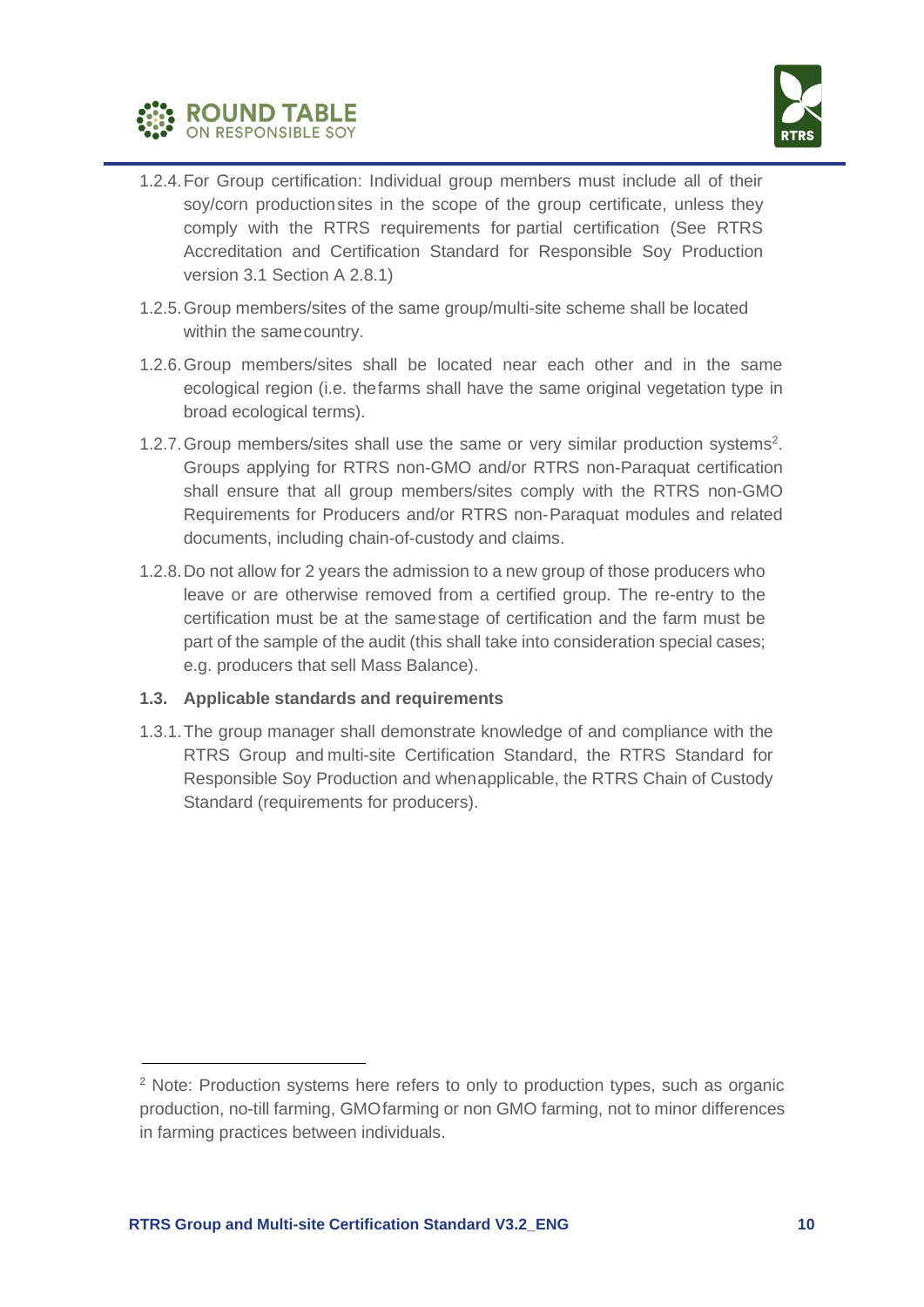



- 1.3.2.The group members shall demonstrate knowledge of and compliance with the following:
	- 1.3.2.1 group rules procedures, and group members' responsibilities.
	- 1.3.2.2 the requirements of the relevant RTRS Standard for Responsible Soy/Corn Production

Note: the RTRS operates a Progressive Entry Level system for soy production certification. The requirements of this system apply to both individual certification and group or multi-site certification.

- 1.3.2.3 the requirements for soy/corn producers in the RTRS Chain of Custody Standard. (if selling or intending to sell RTRS certified soy/corn into the supply chain)
- 1.3.3.For those groups seeking to sell RTRS certified soy that complies with Non GMO Chain of Custody System requirements (RTRS Chain of Custody Module D), the group manager and *all* the group members shall comply with the requirements of the module.
- 1.3.4.For those groups seeking certification against the RTRS EU RED Compliance Requirements forProducers, the group manager and *all* group members shall comply with the RTRS EU RED Compliance Requirements for Producers.

Note: existing cooperatives or organizations whose members wish to sell to different markets with different requirements should consider forming separate groups for the purposes of certification. Multi-site companies that intend for some of their sites to comply with the above standards should consider holding more than one multi-site certificate.

#### **2. Group and multi-site management procedures**

#### **2.1. Group membership and site participation policies**

#### *2.1.1.(2.1.1 Applies to group certification only)*

The group manager shall establish, implement and maintain written procedures for group membership covering all applicable requirements of this standard taking into account the scaleand complexity of the group, including:

- a) Organizational structure;
- b) Responsibilities of group manager and group members;
- c) Rules regarding eligibility for membership of the group;
- d) Rules regarding withdrawal/suspension of members from the group;
- e) Clear description of the process to fulfil any corrective action requests issued internally and by the certification body including timelines and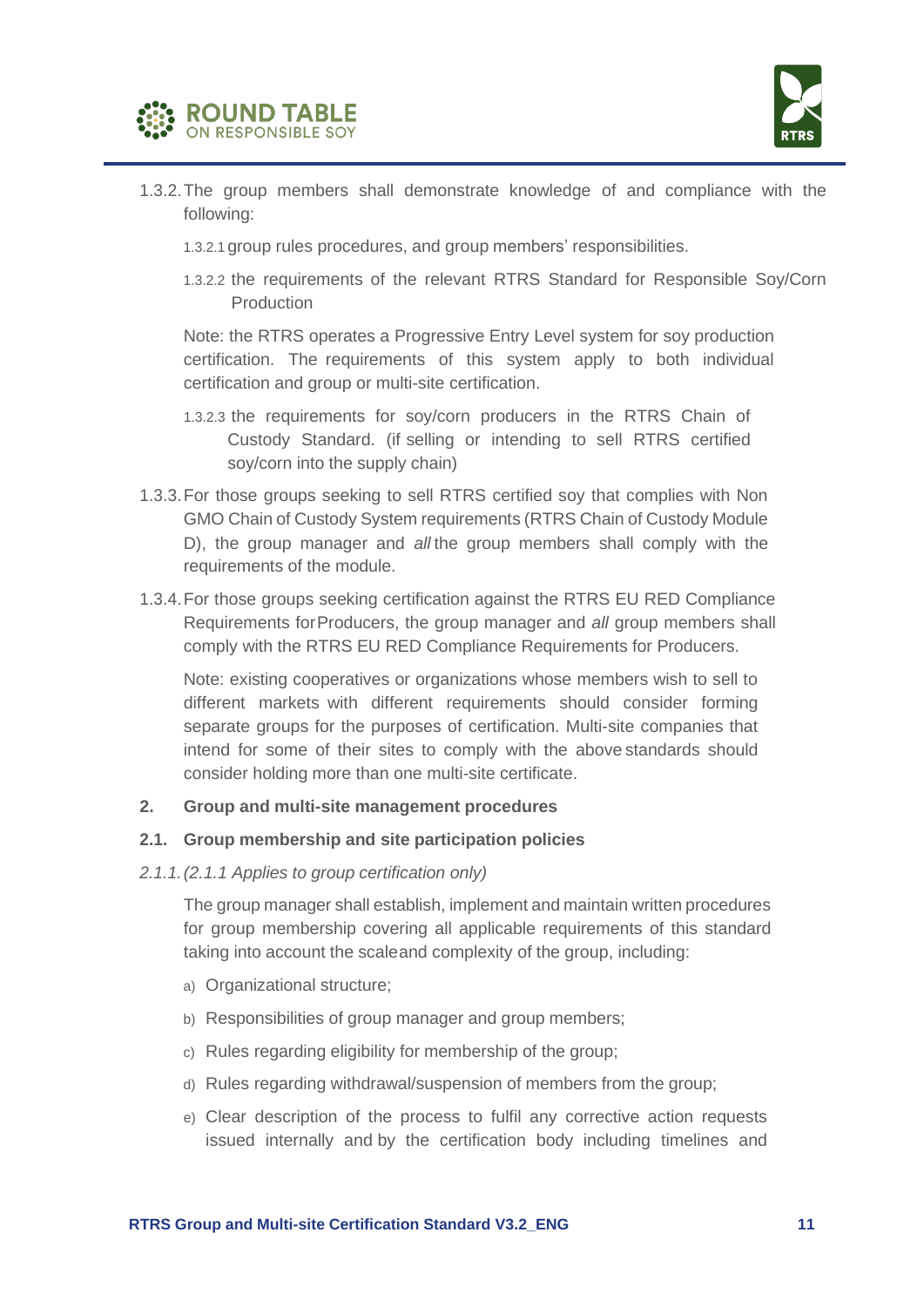



implications if any of the corrective actions are not complied with;

- f) Procedures and policies for the inclusion of new group members;
- g) Complaints procedure for group members (for making complaints to the group manager);
- h) Management, use and disclosure of group member information.
- *2.1.2.(2.1.2 Applies to multi-site certification only)*

The group manager shall establish, implement and maintain written procedures or policies forparticipation in the multi-site certification covering all applicable requirements of this standardtaking into account the scale and complexity of the sites in the group, including:

- a) Responsibilities of group manager and participating sites;
- b) Clear description of the procedure to fulfil any corrective action requests issued internally and by the certification body including timelines and implications if any of the corrective actions are not complied with.
- 2.1.3.The group manager's procedures shall be sufficient to establish an efficient internal controlsystem (ICS) ensuring that all members/sites are fulfilling applicable requirements.
	- 2.1.3.1Adequate training shall be provided by the group manager to ensure understanding of the requirements and fulfilment of them by the group members/sites.
- 2.1.4.Where the group manager is an organization rather than an individual, the organization shall nominate the personnel responsible for each procedure together with the qualifications or training measures required for its implementation.

#### **2.2. Informed consent of group members**

- 2.2.1.The group manager shall explain to each group member the following information, and ensurethat the requirements are adequately understood:
	- 2.2.1.1Any obligations with respect to group membership, such as:
	- a) Maintenance of information for evaluation and monitoring;
	- b) Requirement to confirm with corrective action requests from group manager and CB;
	- c) Requirements relating to use of the logo, communications and claims;
	- d) Costs related to group membership;
	- e) Any other obligations of group membership
	- 2.2.1.2Content of the applicable RTRS standard (s): i.e. the requirements to be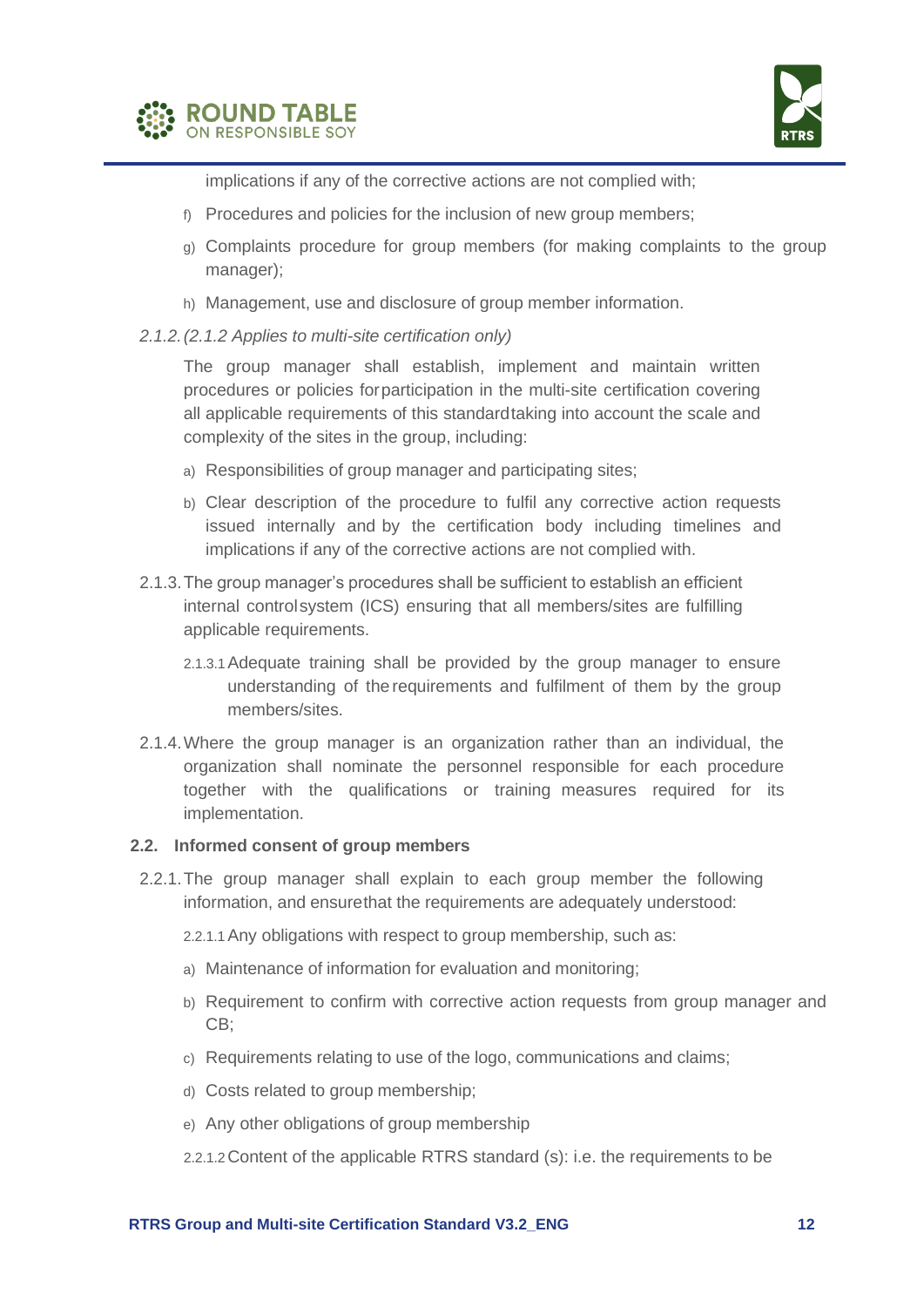



met with regardto responsible production and associated supply chain management.

- 2.2.1.3Explanation of the certification body process;
- 2.2.1.4 Explanation of the CB's and RTRS' right to access the group members' farms anddocumentation for purposes of assessment and monitoring.
- 2.2.2.The information shall be presented in a way adapted to the language and knowledge of thegroup members.
- 2.2.3.The group manager shall make available all of relevant documents containing the information in

2.2.1 to the group members.

- NOTE: For some groups verbal explanations and training may be the most appropriate way to transmitthis information. In others it may be appropriate to provide copies of all documents to members. Where summaries of these documents are provided, or where information is given verbally full documentation shall be readily available on request at the group manager's offices.
- 2.2.4. *(2.2.4 Applies to group certification only)*

The group manager shall demonstrate that all group members have signed a consent form orequivalent which states that each group member voluntarily agrees to participate in the group.The consent form shall include:

- a) a commitment to comply with all applicable certification requirements;
- b) acknowledgement and acceptance of the obligations and responsibilities of groupmembership;
- c) acknowledgement and acceptance of the role, rights and responsibilities of the groupmanager in managing the group;
- d) an agreement to be a member of the group, and
- e) an agreement to authorise the group manager to be the primary contact for certification andto apply for certification on the members' behalf.

NOTE: A consent form does not have to be an individual document. It can be part of a contract orany other document (e.g. meeting minutes) that specifies the agreed relationship between the group member and the group manager.

#### **3. Control and monitoring of member/site compliance**

A key element of group / multisite certification is the role of the group manager in auditing all sites/groupmembers to determine that they are complying with the relevant RTRS standard prior to their joining the group, and in carrying out a monitoring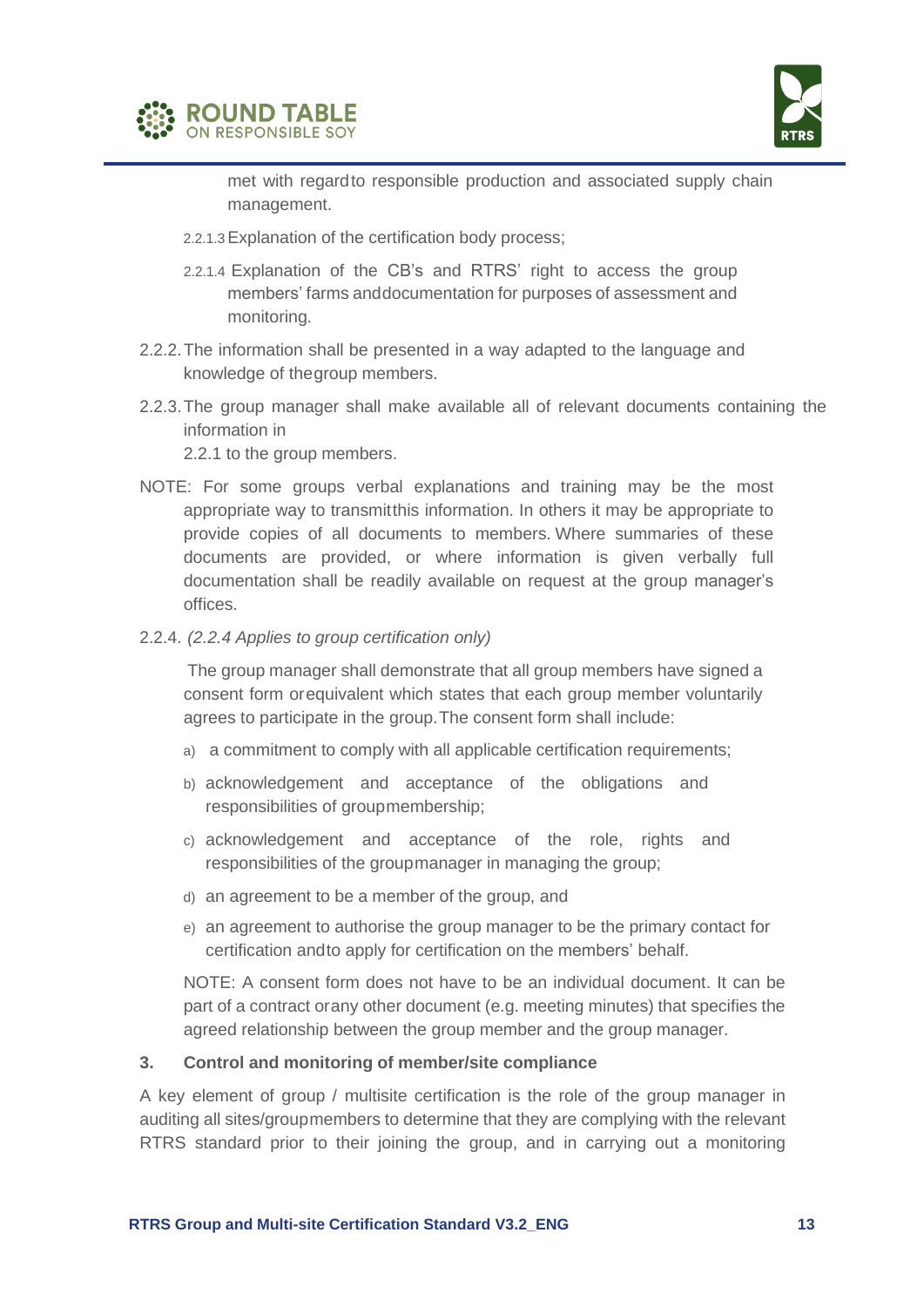



programme to ensure the continuing compliance of all members/sites throughout the duration of the validity of the certificate.

#### **3.1. Group and multi-site internal audit**

- 3.1.1.The group manager shall implement an internal audit programme consisting of:
	- a) an initial audit of all members/sites;
	- b) a regular and ongoing internal audit programme for all current members/sites.
- 3.1.2.All internal audits shall be documented and these records maintained for a minimum of 5 years.

#### **Initial entry audits**

- 3.1.3.*Prior* to seeking certification and once certified, **prior to** admitting any **new**  member/site the group manager shall carry out an initial entry audit of each and every prospective member /site inorder:
	- 3.1.3.1 to ensure that they all fully comply with:

a) all the relevant requirements of the applicable aspects of RTRS Standard forResponsible Soy/Corn Production, and

b) the requirements for producers of the RTRS Chain of Custody Standard (whererelevant); and

- c) all requirements for participation in the group.
- 3.1.3.2 to carry out a simple risk assessment (see note below) for each group member. For each member (farm) the group manager shall evaluate the level of risk of future non- compliance and/or of failing to make adequate progress in the RTRS's Progressive EntryLevel system.
- Note: Risk assessment in this case refers to an assessment of each group member / site to determine their risk of problems in ongoing compliance or meeting additional short-term ormid-term indicators. Factors to be taken into account include (but are not limited to) difficulties experienced by the farm or site in meeting the required entry level, challenges, limitations faced by the farm (financial, access to information, changes of employees, management or ownership, changes in legislation). Farms can be given a score, or can be classified as low, medium or high risk. The purpose of the risk assessment is to guide the group manager in determining appropriate frequency of internal audit for each farm/site (see 'ongoing program of internal audits' below)
- a) The group manager shall record the level of risk for each farm.
- b) Elements to include when assessing the level of risk include problems identified during trainingor initial audit assessment, limitations of the group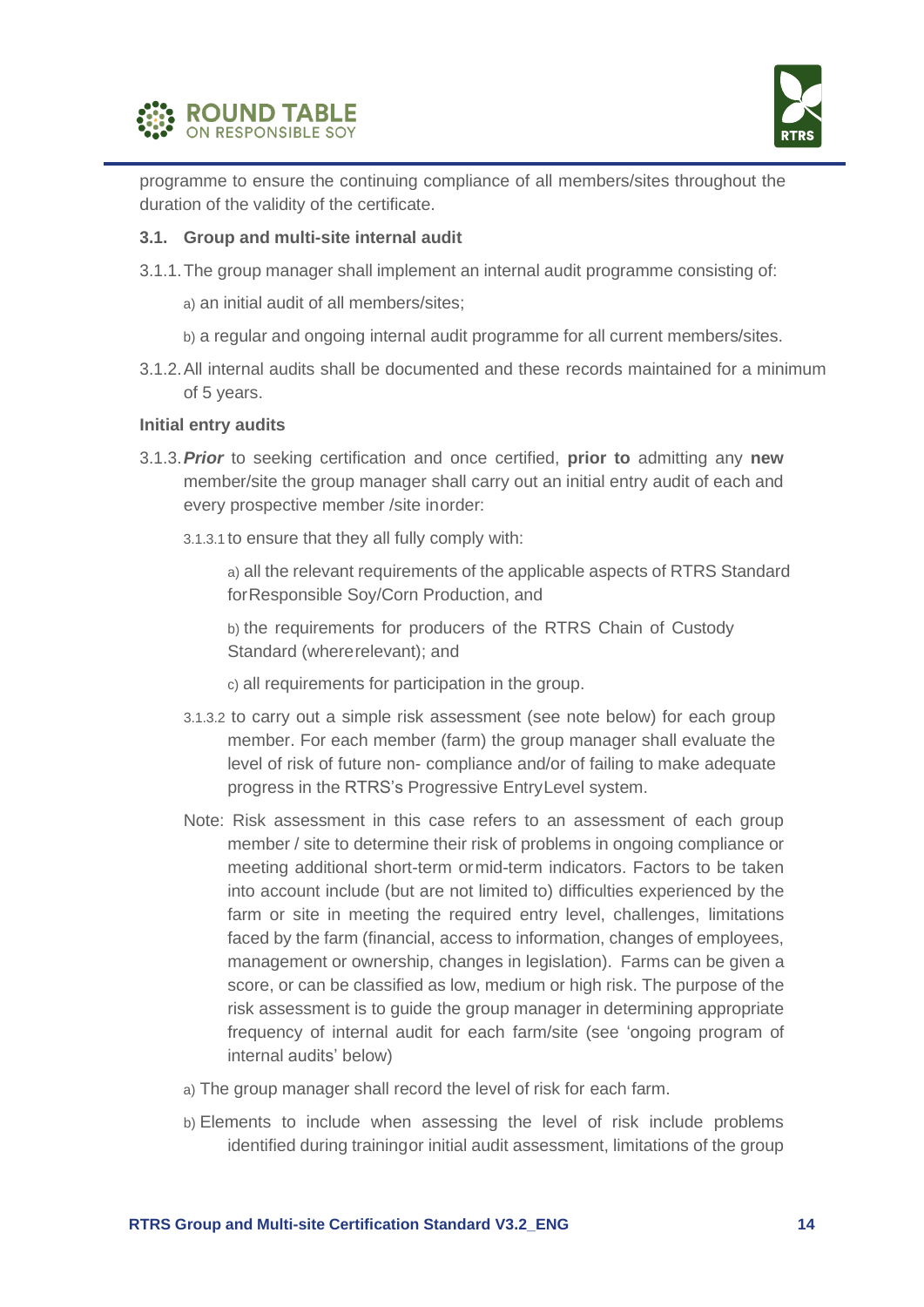



member to implement changes.

- 3.1.4.For groups seeking RTRS non-GMO certification, the group manager shall conduct semi- quantitative tests every year to validate the GMO status of soy of every group member. Any laboratory conducting semi-quantitative tests for the presence of GMO DNA on their behalf mustbe competent to do so. Laboratories undertaking PCR tests must be accredited for PCR testing by a recognized Accreditation Body.
- 3.1.5.If any major nonconformities are identified, the group member must not be included in the scopeof the certificate until this nonconformity is addressed.

#### **Ongoing program of internal audits**

- 3.1.6.The group manager shall use the risk assessment of each group member/site to determine thefrequency of subsequent internal audits required for each farm to give the group manager confidence that all farms continue to be in compliance with all relevant RTRS requirements.
- 3.1.7.Higher risk farms shall be audited with a higher frequency than lower risk farms. Farms assessed as being at the lowest level in the Progressive Entry Level system must be audited with sufficientfrequency to ensure compliance with the remaining RTRS 'short-term' and 'medium-term' indicators.

Note: Those farms/sites required to comply with additional indicators in years 2 and 3 must be subject to an annual audit in those years, to verify that compliance has been achieved prior to theassessment by the CB.

3.1.8.Once the group has been certified the group manager shall carry out an annual internal audit of each member/site at least once during the period of validity of the group certificate (5 years) a year, in addition to their initial entry audit, according the risk assessment developed by the group manager of the member/sites.

Note: It is expected that most members will require more frequent internal audits: once in 5 yearsis the absolute minimum acceptable and would only be likely for very low risk group members.

- 3.1.9.Additional internal audits shall be scheduled when potential problems arise or when the group manager receives information from stakeholders or other group members about alleged non- conformity of the relevant RTRS Standard for Responsible Soy/Corn Production by group members.
- 3.1.10. The group members found to have nonconformities as part of the internal audit shall be issued with time-bound Corrective Action Requests (CAR) to address the nonconformity. These shall be identified as major or minor nonconformities.
- 3.1.11. Where nonconformities are judged to be *major*, members shall be given no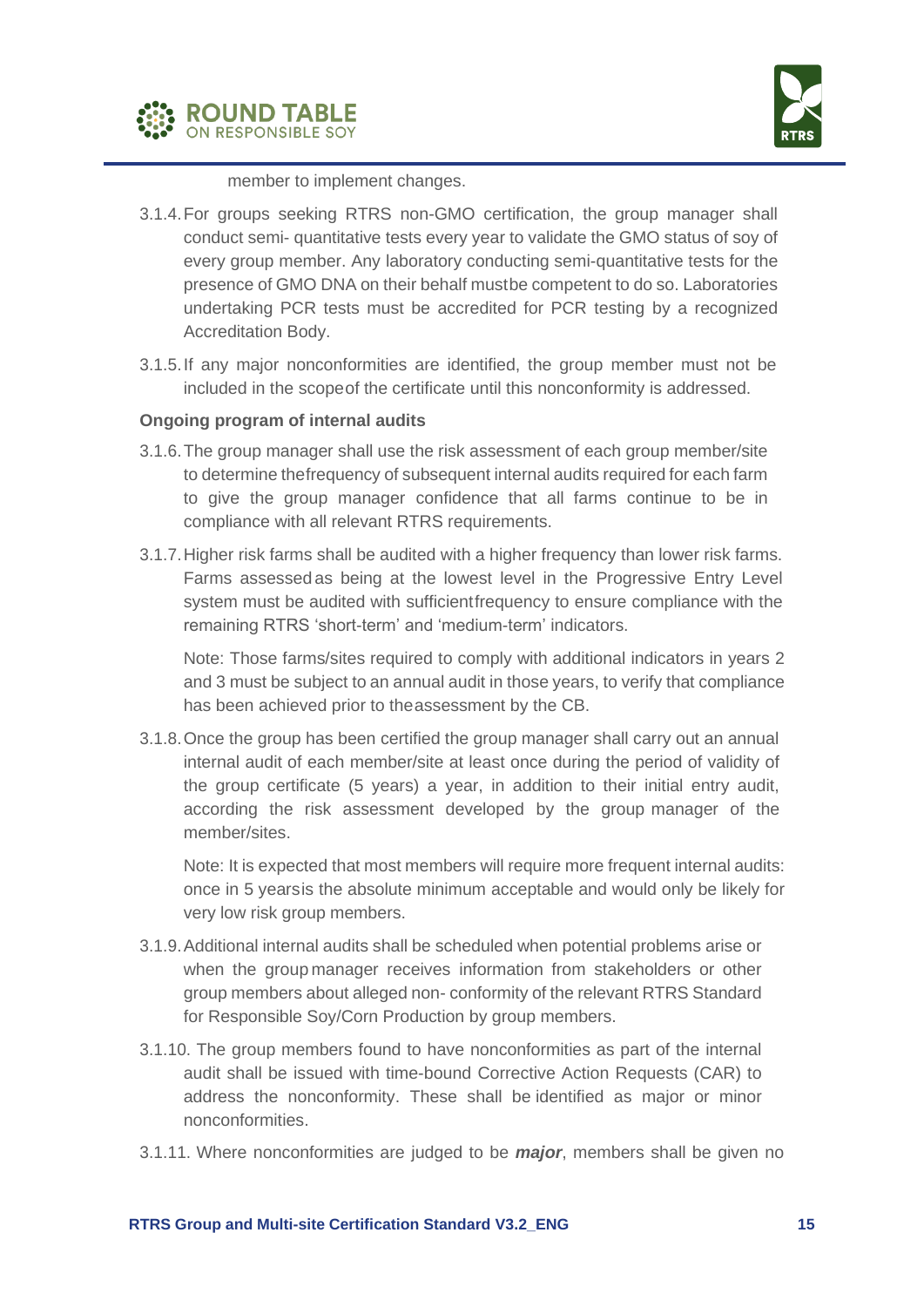



more than 30 days tosatisfactorily address the non-conformity. Failure to do this must result in them being excluded from the scope of the group certificate until the corresponding CAR is deemed by the group manager to have been satisfactorily addressed.

- 3.1.12. Excluded group members may appeal within 30 days following the notification of exclusion by providing additional evidences to the group manager. The group manager may consult with othergroup members, the certification body in charge of auditing the group or the RTRS Secretariat in light of additional evidences provided by the group members filing an appeal. The exclusion decision may be confirmed or cancelled within 30 days following the filing of the appeal. No second appeal is authorised.
- 3.1.13. Where nonconformities are judged to be minor, members may remain within the scope of the group certificate providing they fulfil the CAR within the time set by the group manager. Failure tofulfil the request in the agreed time period shall result in the CAR being upgraded to a *major* CAR. The process described in 3.1.10 shall then apply.
- 3.1.14. While members are excluded from the scope of the certificate their soy/corn production is not covered by the RTRS group certificate and may not be sold as RTRS certified soy/corn. In thissituation group managers must record the volume of soy/corn which is excluded from the grouptotal, and adjust the total volume of certified soy/corn produced by the group.

#### **4. Record keeping**

- 4.1.1. Group manager shall keep up to date records relating to all requirements of this standard. Allrecords shall be kept for at least 5 years
- 4.1.2. Records to be kept include:
	- 4.1.2.1 A copy of all consent forms / membership applications for group members
	- 4.1.2.2 A list or database of group members/sites, including for each member:
	- a) Name and contact details;
	- b) Total size of farm, area to be certified, area under soy/corn cultivation (recorded for each yearof membership);
	- Note: for partial certification, group managers shall record the no. of hectares to be certified, andthe number of hectares out of the scope of certification
	- c) Total production and production per unit area (in hectares) per year, including from at leastone year before joining the group;
	- d) Geographical coordinates of member's farm(s) / sites
	- e) Date of membership acceptance and (where relevant) date of leaving group and reason forleaving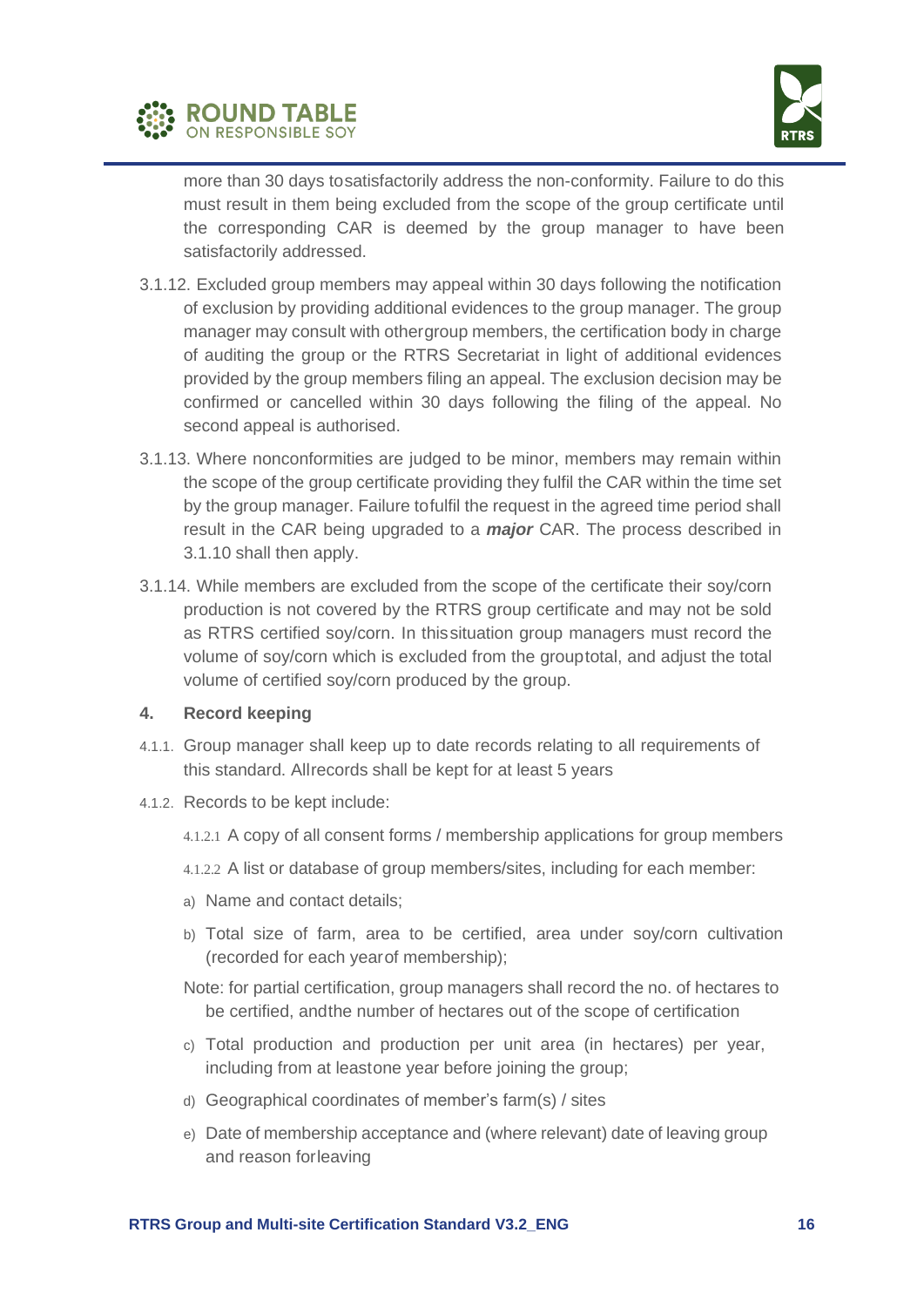



- f) The level of risk assigned by the group manager
- 4.1.2.3 A map and/or other document demonstrating the location of the farms of the groupmembers / sites.
- 4.1.2.4 Documents describing the group manager's internal control system, including riskassessment system, internal audit program and chain of custody systems.
- 4.1.2.5 Results from the initial entry audits, and internal audits including dates these were carried out, any corrective action requests (CARs) issued and/or closed out.
- 4.1.2.6 Documentation evidence related to land use change for all farms that are or have been part of the group/multi-site (e.g. satellite images, environmental license, etc).
- 4.1.2.7 Records of total volumes of soy/corn produced by the group and sold as RTRS certified,updated every year.
- 4.1.2.8 Where collective marketing is practiced by the group, records of total volumes of soy/cornsold by the group on behalf of the group members.

#### **5. Chain of Custody**

5.1.1. Where the group members or the group manager intend to sell RTRS certified soy/corn into the supply chain the group manager shall have a system in place to ensure that the RTRS certified soy/corn sold by the group or group members complies with the relevant requirements outlined in RTRS Chain of Custody Standard.

Note: Only a small section of this standard applies to soy/corn *producers*

- 5.1.2. Group manager shall have in place system for tracking and tracing of RTRS certified soy/cornproduced and sold by group members.
- 5.1.3. The group manager is responsible for ensuring that all sales of certified soy/corn into the physical supply chain and into the Certificate Trading system are recorded, and that no double-counting takes place.
- 5.1.4. The generation of credits for the certificate trading system can only be done at the level of thecertificate, and therefore certificate trading shall be managed centrally by the group manager. Individual group members shall not be permitted to sell tradable certificates.
	- 5.1.4.1 For sales of soy/corn into the 'physical' supply chain, the group manager shall either:

a) have in place a system for tracking and recording any certified soy/corn sold as such by individual group members/sites which documents all certified soy/corn volumes sold, whether bygroup members or centrally; *or*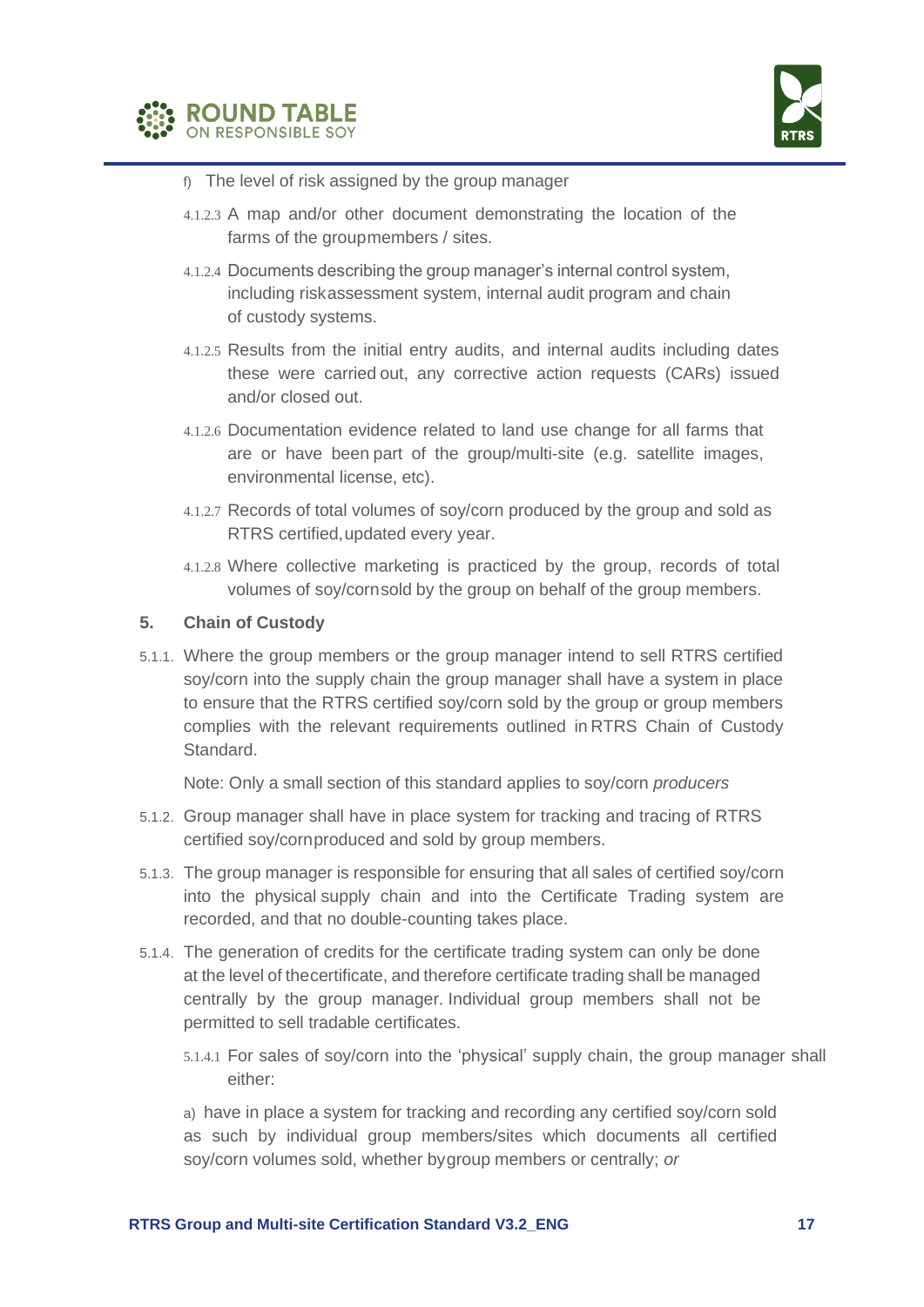



b) prohibit the sale of soy/corn as 'RTRS certified' by individual group members: permitting onlythat certified soy/corn is sold via the group manager

- 5.1.5. If any of the group members/sites or the group manager have soy/corn processing operations and wish to use these to process RTRS certified soy/corn they shall seek separate Chain of Custody certification for these operations.
- 5.1.6. The group manager shall ensure that all RTRS-related communication or claims at the level of the group, or by individual group members are in compliance with all applicable requirements ofthe RTRS Communication and Claims Policy.